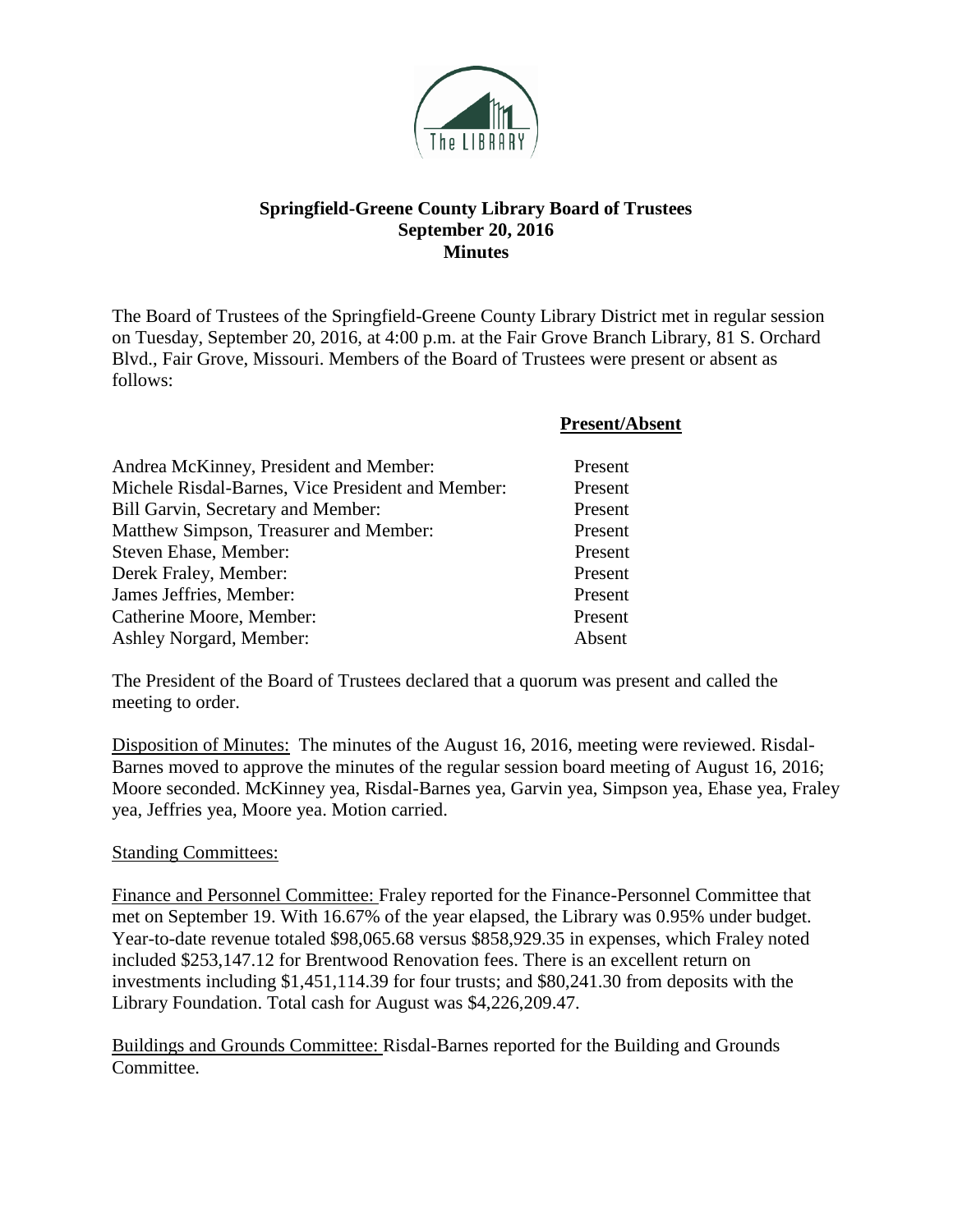• The committee toured the Brentwood Branch for its September 13 meeting to see renovation progress and were pleased to see the progress and learn there were no major identified snags in the schedule. The Library is expected to take possession of the building on December 1 after workers install shelving and flooring. Staff may begin shelving materials after the Library takes possession.

# Report of the Director:

- The Library of America will give the Library an \$1,800 World War I and America programming grant, which will fund reading-and discussion-based public programming exploring World War I and how it resonates today. A traveling exhibition will also accompany the programming at the Library Center during February 2017.
- The Library hosted the second LibraryCon at the Library Center on August 27, attracting an estimated 3,500 people of all ages celebrating comic book and fantasy heroes. The Mudhouse had its biggest sales day ever of \$1,700. The Gift shop set up a special sale table with comic/superhero items, selling \$600 worth of merchandise.
- Bluubeam Technology has been tested by staff and LibraryCon attendees and we expect to roll it out by October 17 at the Library Center.
- Based on patron traffic at the Ash Grove Branch, the branch will discontinue Saturday hours effective October 1, but extend Friday's by one hour, to 6 p.m. It will open on Saturdays for special events such as the Holiday Store/Holiday Open House during the Ash Grove Christmas Parade.
- The Library now has an Instagram account. Search for springfieldgreenecountylibrary.
- Park Central Branch Manager Ingrid Bohnenkamp is a new member of the Downtown Council of Champions' Millennial Swat Team, which will visit several downtowns and bring back information and recommendations to the council.
- The Library will receive the Missouri Library of the Year Award at the Missouri Library Association on October 6. Library Center Meeting Room Coordinator Gail Gourley will be honored as Outstanding Library Employee Award, and retired Library Center Manager Lorraine Sandstrom will receive the Meritorious Achievement Award.
- Electronic Resources Librarian Renee Brumett and Republic Branch Manager Erin Gray are co-chairing the Missouri Library Association Annual Conference October 5-7 in Springfield.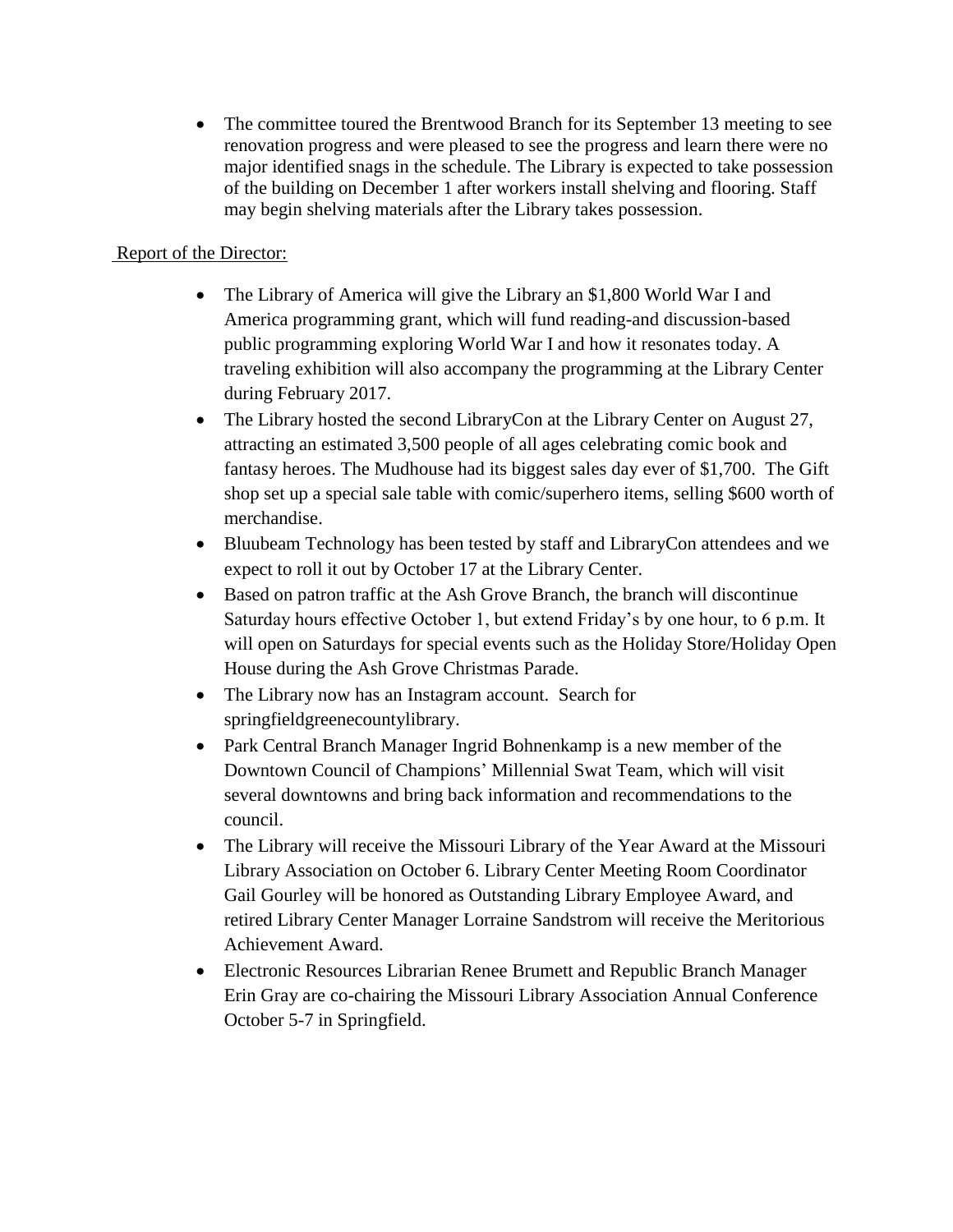- Staff Development Day is planned October 10 at the Doubletree Hotel with all Library staff, and featuring Executive Director Regina Cooper's State of the Library address, sessions on Library services and awards for employment anniversaries.
- Staff changes: Library Station Manager Melissa Davis has decided not to return to the branch after acting Library Station Manager Kim Flores returns to the reopened Brentwood Branch. Brentwood Branch Reference Manager Aleah Weltha will remain permanently at the Midtown Carnegie Branch. A new fulltime position, Adult Programming Coordinator, will be hired to coordinate districtwide programming and meeting room reservations and related services, as Meeting Room Coordinator Gail Gourley retires this winter. The new coordinator will have the aid of a new online room/equipment booking service for patrons possibly by January 1, 2017.

## Foundation Update:

The ReNew Brentwood Capital Campaign is about \$18,300 away from its \$2.5 million goal. The Steering Committee has several outstanding grant requests. The Foundation still has places for Legacy Donor gifts, which can be paid out through 2017. The Music & Lyrics Workshop is scheduled September 24, with a free concert by headliner Tom Sharpe on September 25 sponsored by the Foundation.

### New Business:

Regina Cooper reported on a question Trustees asked in August: How does the Library decide which services to add. She explained that new services are considered by several methods.

- A member of the Administrative Staff may suggest an idea and Executive Director Regina Cooper may appoint a chair and committee to discuss and propose this "Hopper Project."
- Regina may appoint a task force to study and make recommendations for a new service, as she did for whether or not to adopt RFID. The Bluubeam pilot program stemmed from an Administrative Staff meeting and study group after Library staffer Alyssa Tabor reported on the idea.
- Some projects outlined in the Strategic Plan stem from discussions during Staff Development Day and Regina's annual Lead the Change groups.
- Staff members attending professional library meetings may bring an idea to discuss the genesis of the U.S. Passport Acceptance Center project. Staff also brought forward the idea of creating an heirloom seed library.
- Library staff at all levels also bring ideas by watching library trends, which led to the plan to mix Dewey numbers and retail store headings being introduced in the branches.